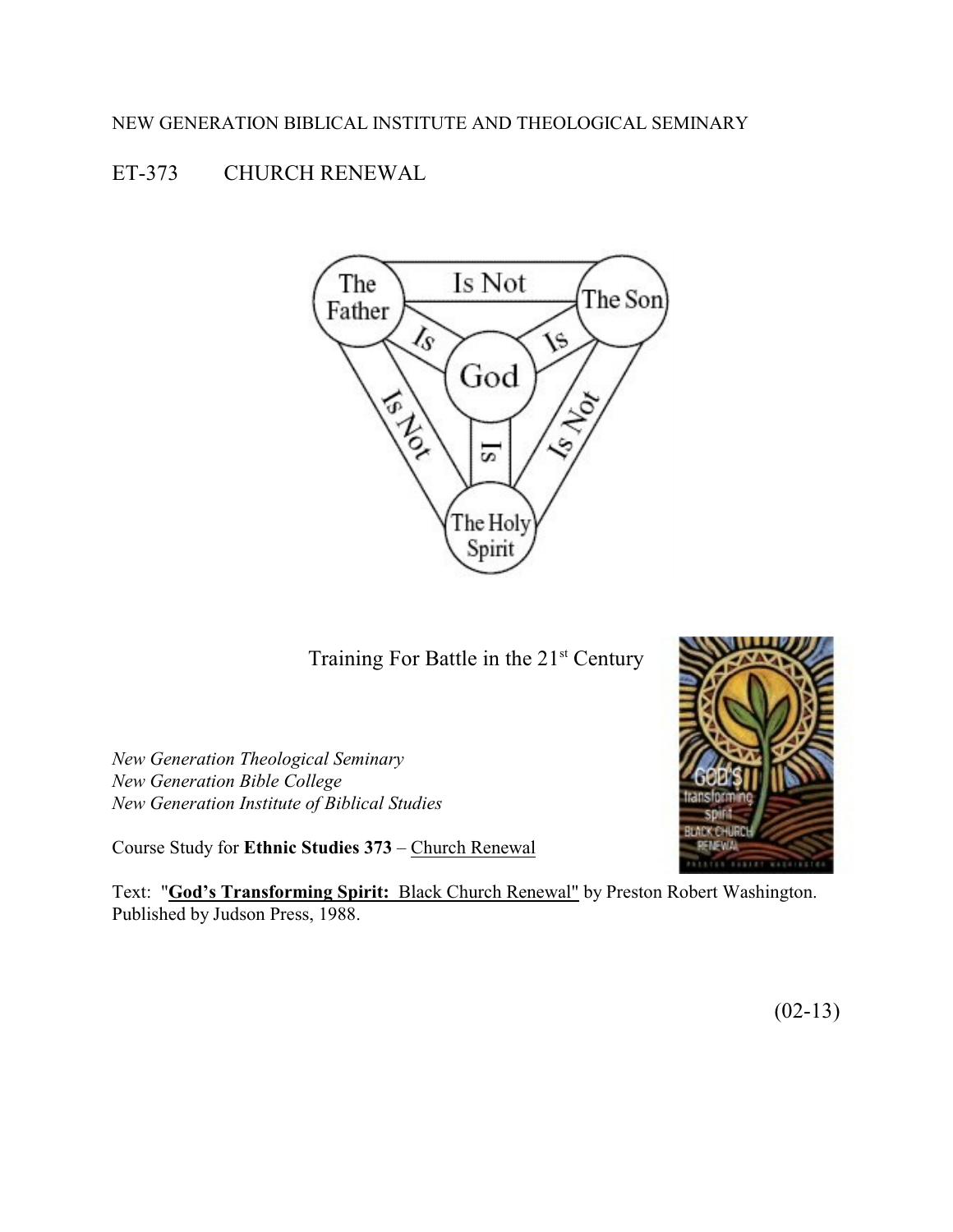#### Forward

1. Explain "who this book is written for"?

## Preface

- 2. Define the word "Renew."
- 3. Explain; Congregational and Community renewal.
- 4. Complete: Many  $a \quad$  needs to be  $\quad$ ,  $\quad$ , and  $\quad$ .
- 5. Discuss where the author grew up and the different ethnic groups in the community.
- 6. Expound on "As a teenage preacher."
- 7. Complete: Other \_\_\_\_\_\_\_ also have became \_\_\_\_\_\_.
- 8. When does renewal come about?
- 9. Complete: This book, then, is both  $\_\_\_\$  and  $\_\_\_\$ .
- 10. What is the overall goal of this book?
- 11. What is the goal of Chapter I?
- 12. What is the objective of the Chapter?
- 13. Expound on "Chapter 5 takes a different task.
- 14. What does the action/ reflection model allow?
- 15. What is according to the author "my hope."

## Introduction

- 16. Write these things that have been written about the black church.
- 17. Give the statements according to C. Eric Lincoln.
- 18. Describe "Quantitative church growth."
- 19. Discuss "an idolatrous hype."
- 20. Complete: The  $\_\_\_\_$ ,  $\_\_\_\_$  and  $\_\_\_\_\_$ ,  $\_\_\_\_$ , or  $\_\_\_\_$  also is "over kind of  $\_\_\_\_\.$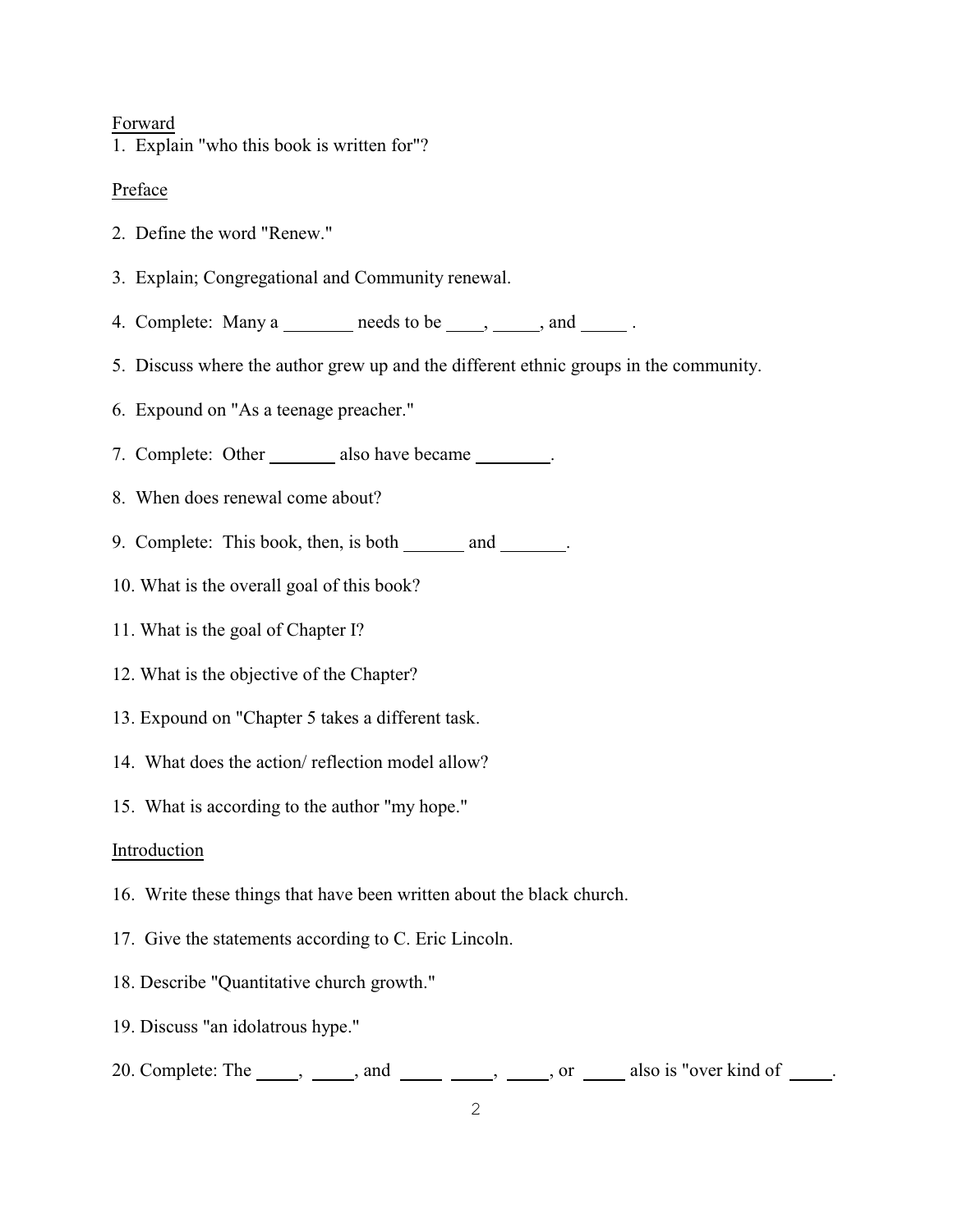21. Give the Scripture: Luke 4: 18-19.

#### Chapter One

- 22. Give the name of the author's church, and city, and when the church was organized.
- 23. What groups and when regarded Reverend Monroe as their pastor?
- 24. Define "Negro-ology".
- 25. Discuss "the trouble at the installation service."
- 26. Discuss the author's struggle in his early years of pastoring.
- 27. What does Jesus teach us? Give Scripture.
- 28. Expound on "Majors fluctuations and/or reductions in church attendance."
- 29. Discuss "Struggles to meet the basic cash-flow needs."
- 30. Discuss "Boredom in worship."
- 31. Discuss "Demoralized "burned-out" leadership."
- 32. Discuss "A lack of innovation in worship."
- 33. Discuss "Survival plays to save the building at the expense of ministry and mission."
- 34. Expound on "Memorial was struggling for its survivals."
- 35. What is the A.B.C., and N.B.C.?
- 36. Discuss "The problem the author could not get to the heart of."
- 37. Give Scripture: Isaiah 40: 30-31.
- 38. Expound on "There is a paradox in Christian service.
- 39. According to author, what did he discover?
- 40. Expound on "Prayer planning."
- 41. Expound on "Practice prayer waiting."
- 42. Discuss "Create a prayer partnership."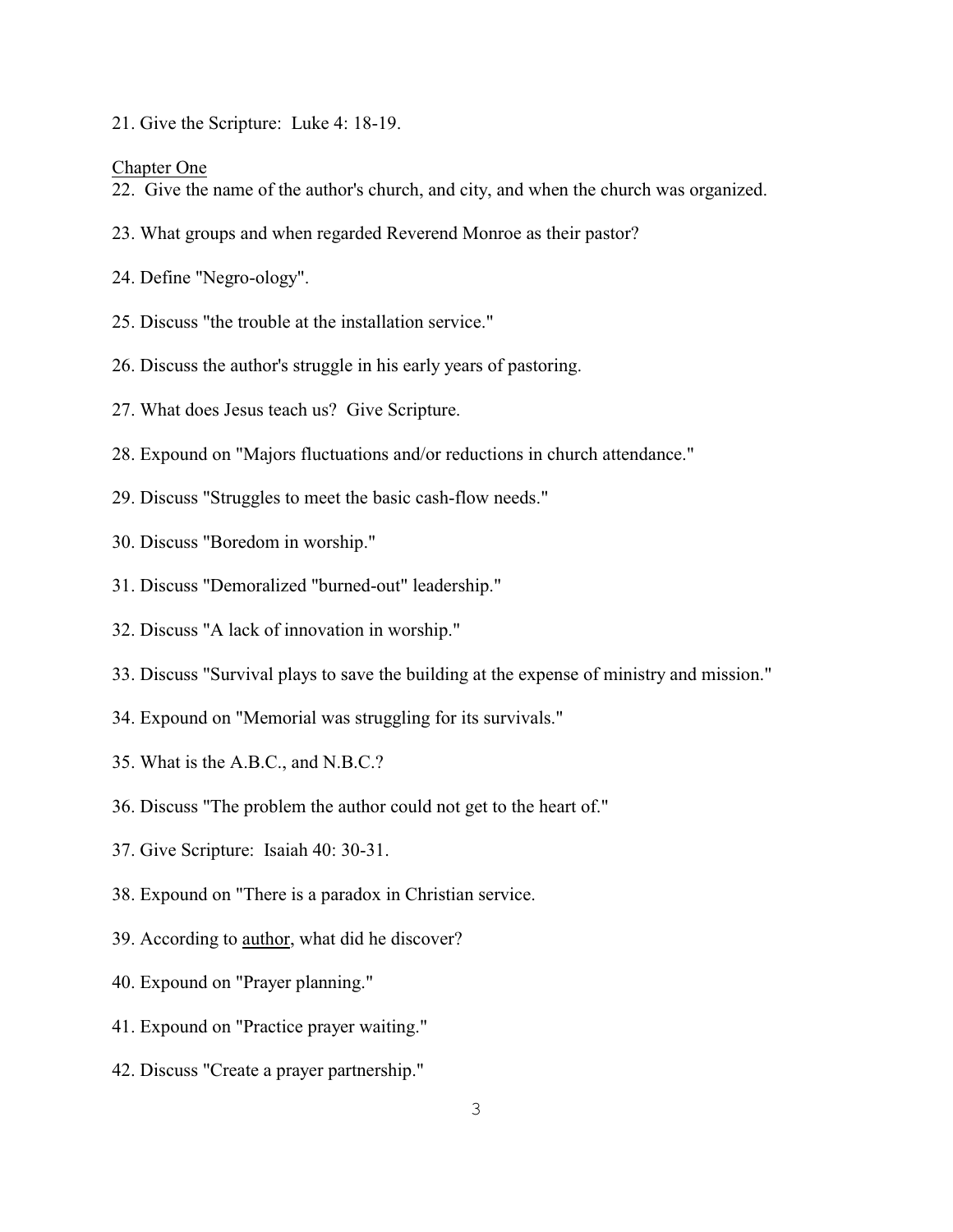43. Discuss "Do Bible study."

Chapter Two

- 44. Complete: is the to Church .
- 45. Discuss "Prayer Clusters."
- 46. Discuss "Organizing and/or reshaping prayer time."
- 47. Discuss "Leadership, Publicity, and Programming."
- 48. Name and identify the four prayer meetings.
- 49. Expound on "Explication."
- 50. Expound on "Pastoral coordination and participation."
- 51. Discuss "Select leaders who are committed to prayer.
- 52. On pages 47 and 48 write those things concerning The Facilitator.
- 53. What does the author mean by "Prayer Changes things"?

### Chapter Three

- 54. Complete: was the starting point in leading was used out of its was expected.
- 55. What was the reason they desired renewal?
- 56. What did prayer set the stage for?

57. Complete: Most manuals tend to recommend between and people for such a process.

- 58. Name the organizations in the Vision Group.
- 59. How did the Vision Group grow?
- 60. According to the author, "What classes did he teach"?
- 61. When can Church growth occur?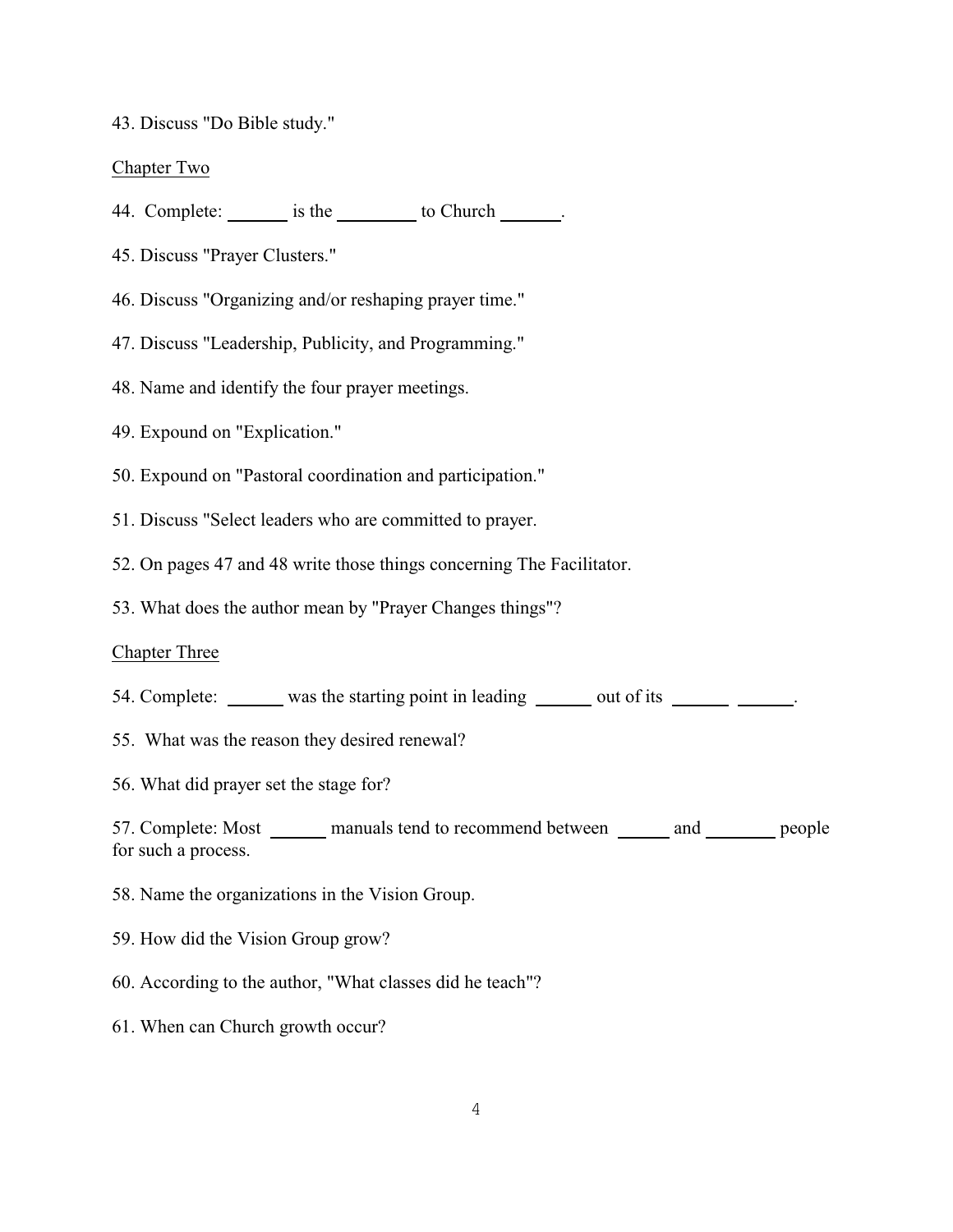- 62. On pages 56 and 57 write the information given by the author: Time Frame The Event The Facilitator(s) Outcome
- 63. What is the author's primary goal?
- 64. On pages 59 and 60 write those things to consider in the Gospel of Mark.
- 65. Expound on "The Conflict in the Church between two persons."
- 66. What does "God's transforming Spirit do?"

Chapter Four

67.Complete: , we are told, is good for the .

68. Discuss, "the false idea of evangelism."

69. Discuss, "another way of misconception."

70. Give the Scripture "Matthew 4: 17."

71. What is meant by "repent"?

72. Complete: \_\_\_\_\_\_\_ or \_\_\_\_\_\_ is the beginning stage in a growing process to engage person  $\sin \underline{\hspace{1cm}}$  to  $\underline{\hspace{1cm}}$ .

73. Complete: Many a Church calls persons to " \_\_\_\_\_\_\_ and \_\_\_\_\_\_\_. Others call, " and become a ' ..."

74. What does Paul assert in his writings? Give Scripture and explain.

75. Complete: <u>\_\_\_\_\_\_</u> is an act of \_\_\_\_\_\_\_. It is the \_\_\_\_\_\_\_ and \_\_\_\_\_\_\_ of our commitment to the  $\rule{1em}{0.15mm}$  of  $\rule{1.5mm}{0.15mm}$ .

76. Complete: The ritual of is a symbol of and .

77. Expound on "An Autopsy of a Dead Church."

78. Complete: was was , , , , , , and predictable.

79. Discuss "The Preaching hour."

80. Complete: A lack of \_\_\_\_\_\_\_\_ and \_\_\_\_\_\_\_\_ killed this church.

81. Discuss "A Faithless People."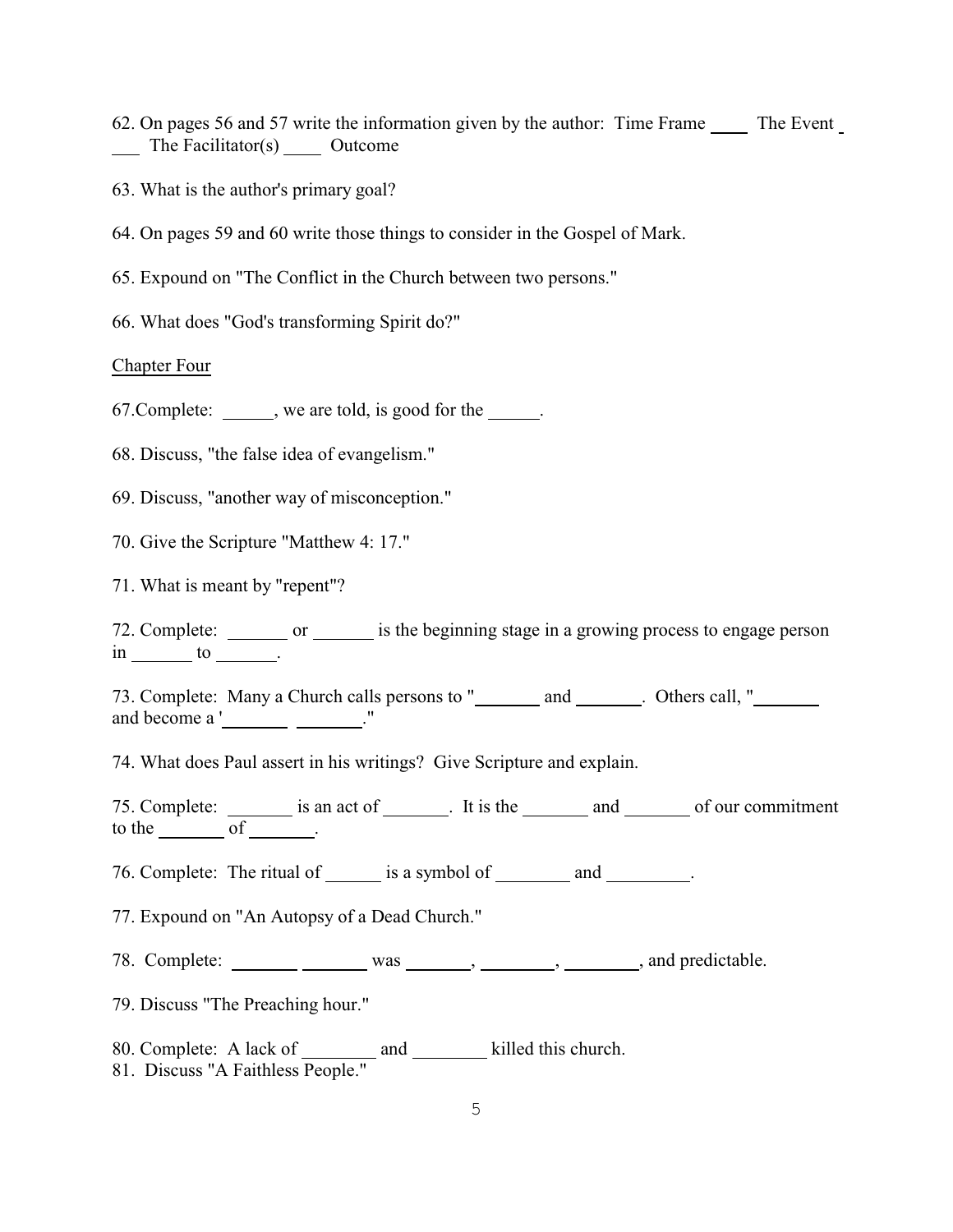82. Discuss "A Christian Church can be a dead church."

83. Complete: \_\_\_\_\_\_\_\_ and \_\_\_\_\_\_\_\_, \_\_\_\_\_\_\_ and \_\_\_\_\_\_\_\_ without \_\_\_\_\_\_\_ are without  $\qquad \qquad , \qquad \qquad ,$  and  $\qquad \qquad .$ 

- 84. What borders on heresy?
- 85. Describe "Ipso Facto."
- 86. Expound on "Incarnational Christianity."
- 87. Complete: <u>is a free gift of \_\_\_\_</u>.
- 88. Describe "What God looked beyond."
- 89. Discuss "The Preacher/Prophet."
- 90. Discuss "The events on each Good Friday evening."
- 91. Name three things concerning those of a spiritual hunch.
- 92. Complete: Their  $\frac{1}{\sqrt{2}}$  and  $\frac{1}{\sqrt{2}}$  are induced by the notion of  $\frac{1}{\sqrt{2}}$ ,  $\frac{1}{\sqrt{2}}$ , and  $\frac{1}{\sqrt{2}}$ as a welcome process.

#### Chapter Five

- 93. Discuss "The best in black Christian Faith."
- 94. Complete: , destroys the .
- 95. Describe "Harlem".
- 96. On page 96, Write the things, "In the Community of Harlem."
- 97. What has the Europeans and other tourists heard and read about Harlem?
- 98. Discuss "On the other hand."
- 99. Discuss "The New Harlem Renaissance."
- 100. Discuss "The Landlord."
- 101. Expound on "It was the Twilight Zone for 100."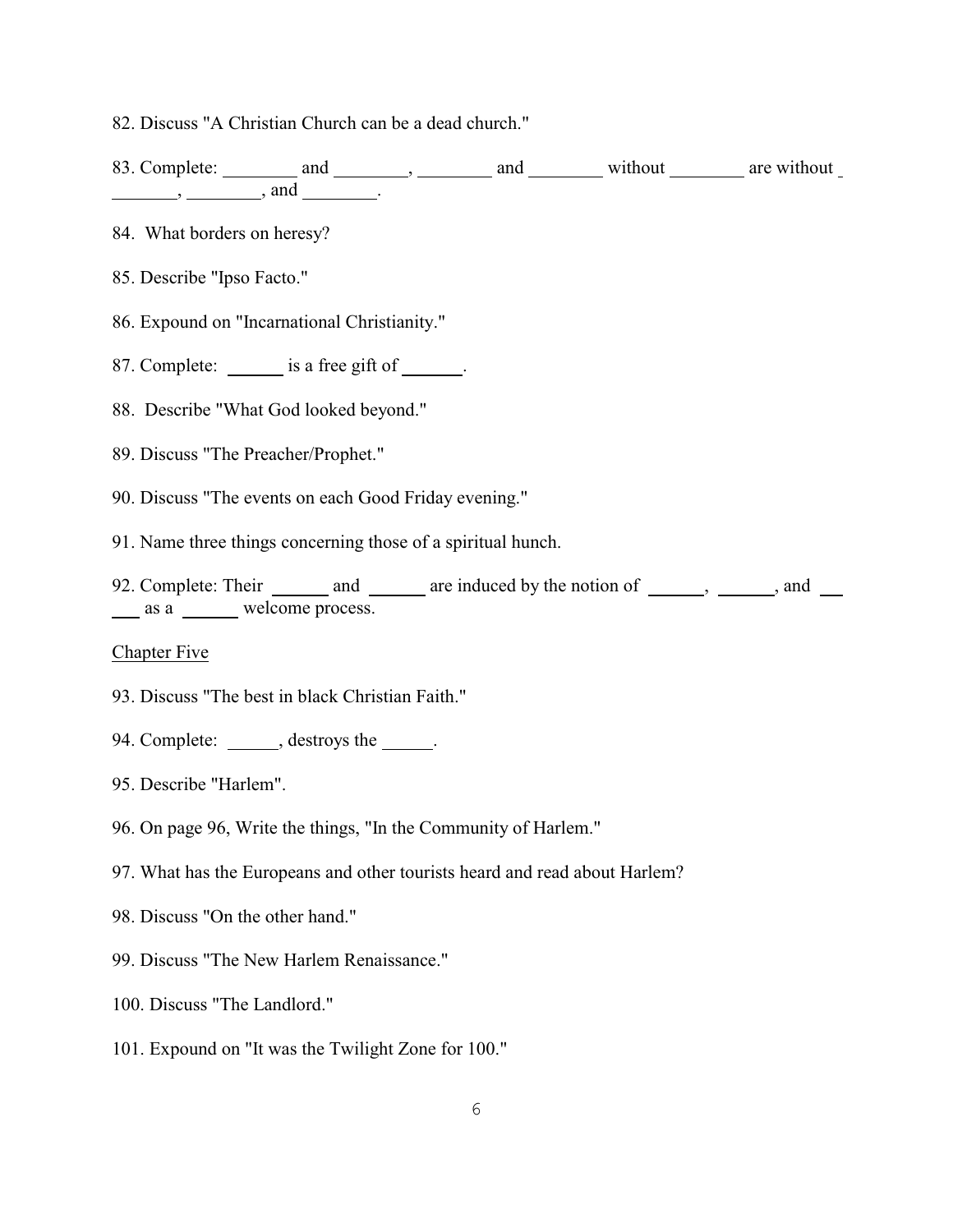- 102. Expound on "The death of a Community."
- 103. Complete:  $\_\_\_\_\_\_\_\_\_\_\_\_\_\_\_\_\_\_\_\_\_\_\_\_\_\_\_\_\_\_\_\_.\_$
- 104. Discuss "The Battle in the Courtroom."
- 105. Discuss "The Works of the Banker, and private investors."
- 106. Expound on "Tenant organizing."
- 107. Expound on "The Challenge for Memorial."
- 108. Discuss "Success seems so fleeting."
- 109. Expound on "The Teen Pregnancy Prevention Program."
- 110. Discuss "Grandparents Mentoring Program."
- 111. Discuss "The Memorial Home for Mothers and Babies."
- 112. Expound on "Memorial Prison Outreach."
- 113. Write the HCCI, plan of action.
- 114. Write the 5 steps of the redevelopment plan.

#### Conclusion

115. Discuss "The Spirit of God transforms near-dead institutions."

#### Appendix

116. Give "Jesus message of repentance" with Scripture.

117. Complete: There can be no churches until there are believers.

118. Discuss "Cheap grace."

119. Discuss "Costly grace."

120. Complete:  $\frac{120}{\pi}$  is a within the of  $\frac{120}{\pi}$ .

121. Discuss "The membership."